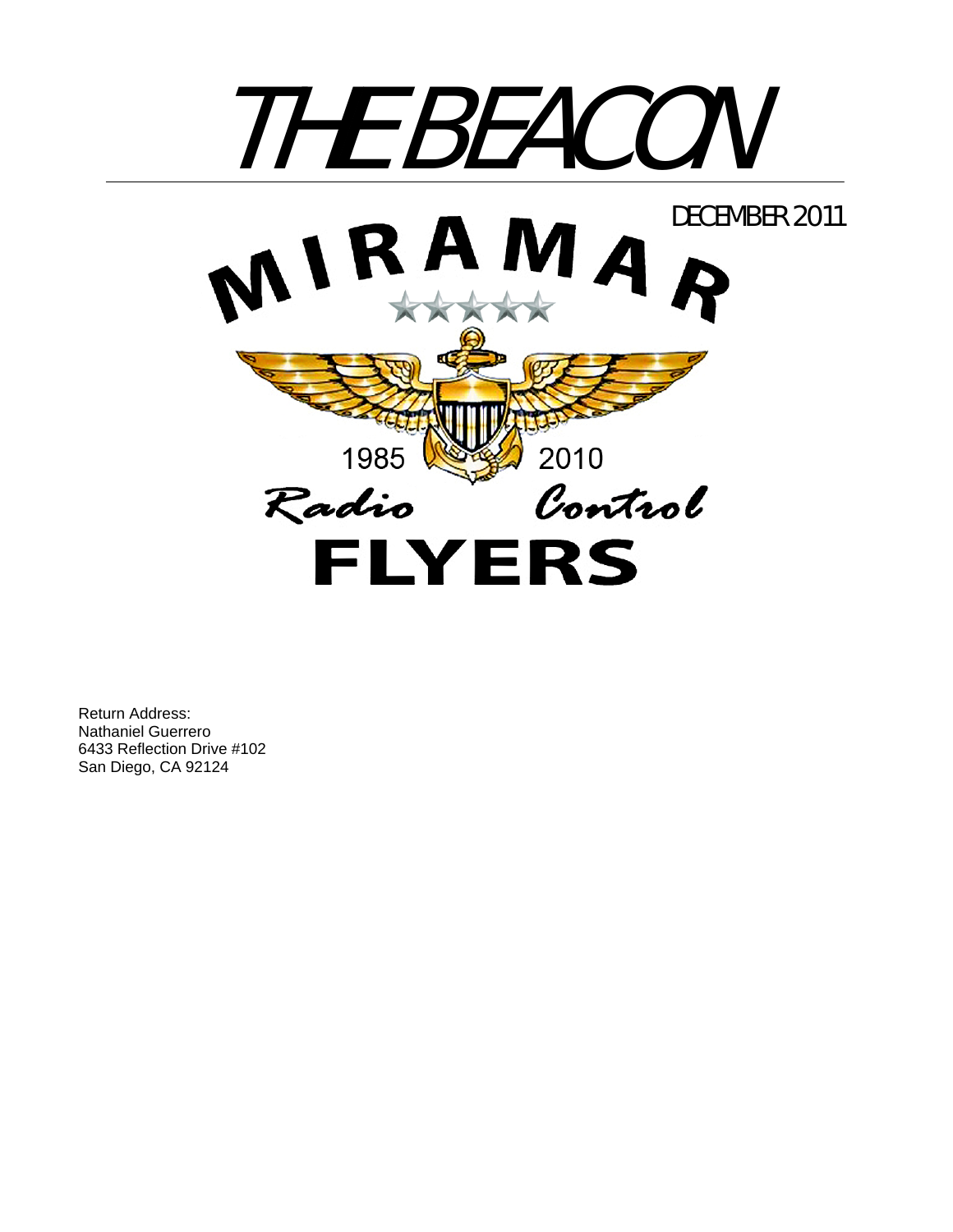# December 2011

The next MRCF Meeting will be on **TUESDAY**, 13 December 2011 Location:  $94^{\text{th}}$  Aero Squadron – Club Dinner Board Meeting at 6:30 PM – Gen. Meeting at 7:00 PM

**American Legion Hall at 7815 Armour Street. Hwy 163 TO BALBOA AVENUE, WEST TO CONVOY STREET, LEFT ON CONVOY TO ARMOUR ST., TURN LEFT ONTO ARMOUR AND RIGHT INTO AMERICAN LEGION. ADDITIONAL PARKING IS ACROSS THE STREET AT CARQUEST.** 

# CLUB OFFICERS

Vice President:

Helicopter Chairman:

Treasurer:

| President:                  |                |
|-----------------------------|----------------|
| Jerry Neuberger             | (619) 258-4477 |
| Secretary:                  |                |
| Frank Gagliardi             | (858) 271-4430 |
| Field Marshal:              |                |
| Sandy Sanderson             | (858) 695-3095 |
| <b>Safety Coordinators:</b> |                |
| Don Robinson                | (858) 271-6452 |
|                             |                |

Newsletter Editor: Nathaniel Guerrero (858) 240-2215 Email: nguerrero@san.rr.com

Darren Hauptman (619) 948-1948 Membership Chairman: Tom Mulder (619) 804-8596 membership@miramarrcflyers.com

Curtis Kitteringham (760) 746-5913

George Sager (858) 748-0868

Club Webmaster: Darren Hauptman Darren@miramarrcflyers.com www.miramarrcflyers.com

## **CLUB FLIGHT INSTRUCTORS**

Any club member who wishes to have some assistance should call one of our designated instructors. There is no duty instructor at the field, so you must prearrange a time with someone on this list.

| Name                       | Number         |
|----------------------------|----------------|
| <b>Richard Barndt</b>      | (858) 213-5740 |
| Frank Gagliardi            | (858) 271-4430 |
| <b>Curtis Kitteringham</b> | (760) 746-5913 |
| <b>Barry Mattingly</b>     | (760) 753-1318 |
| Jerry Neuberger            | (619) 258-4477 |
| Paul Stenberg              | (760) 743-5458 |
| <b>Tom Mulder</b>          | (619) 804-8596 |
| Ron Stark                  | (858) 530-0586 |
| Roy Rapheal                | (858) 538-5485 |
| Darren Hauptman            | (619) 948-1948 |

Thank you to the MRCF Board of 2011. Your efforts to lead the club have been appreciated. Please welcome the incoming Board for 2012!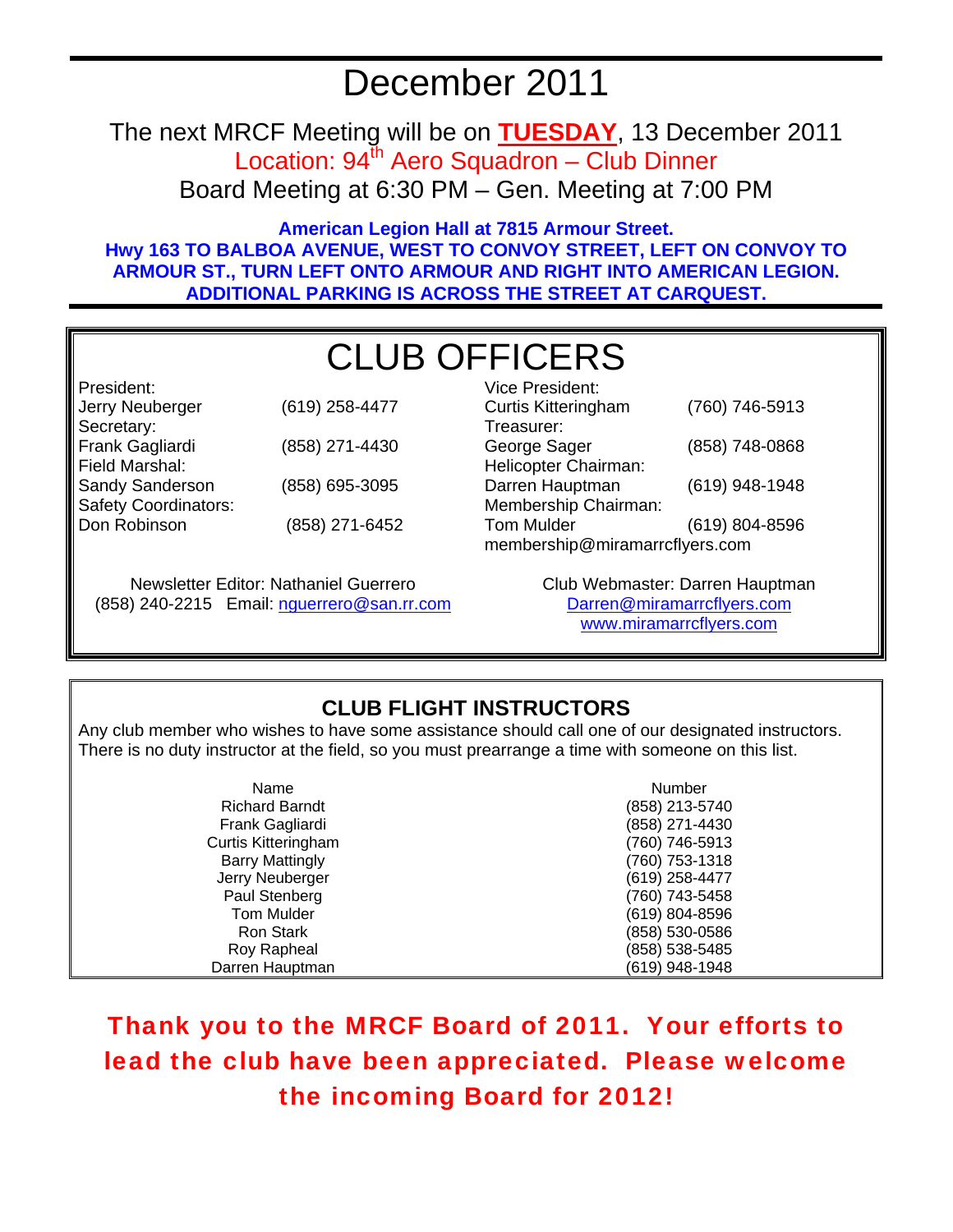## **From the Left Seat:**

The changes to the bylaws to allow mail in voting for club Officers passed overwhelmingly, so you can now vote on Officers even if you do not come to the Dec meeting, however with only one candidate on the slate for each position, turns out we don't need the changes for this year's ballot.

Congratulations, or condolences to Darren, Mark and Brad, your new President, Vice President and Secretary for next year.

Passing the baton is a bittersweet task, it's been a distinct pleasure serving you as your President the last 3 years and I think we've made some significant improvements in the physical layout of the field and in the way the club runs, but, on the other hand it's good to be able to be just another member again.

Hope everyone has a very Merry Christmas and Happy New Year.

See you at the field

Jerry

## **From the Right Seat:**

Hi all this will be short, the Veterans Day Event did get rained out. Three members and I were at the gate with fingers crossed with no luck. We now have two more events before the end of the year. The first one is the Toys for Tots. Please come out to support this, bring someone you know to be a part of this. It is in part of our Gold Club awards.

The next one is the December Christmas Dinner/meeting, please go too the web and print the dinner sheet then get it in the mail with payment/ dinner chioce before December the 6th. We need to have the dinner count early Dec. I have enjoyed my time as the VP of the Miramar RC Flyers, you the membership made it happen for me and I truly Thank You for all of your help to make this club something to be PROUD OF. So in closing let's have the biggest turn outs for the next two events we can.

As Always I Thank you the members

Curtis Kitteringham

## **Safety Coordinator:**

No comments for this month.

## **Field Marshal:**

No comments for this month.

## **Helicopter Chairman:**

No comments for this month.

## **Membership Chairman:**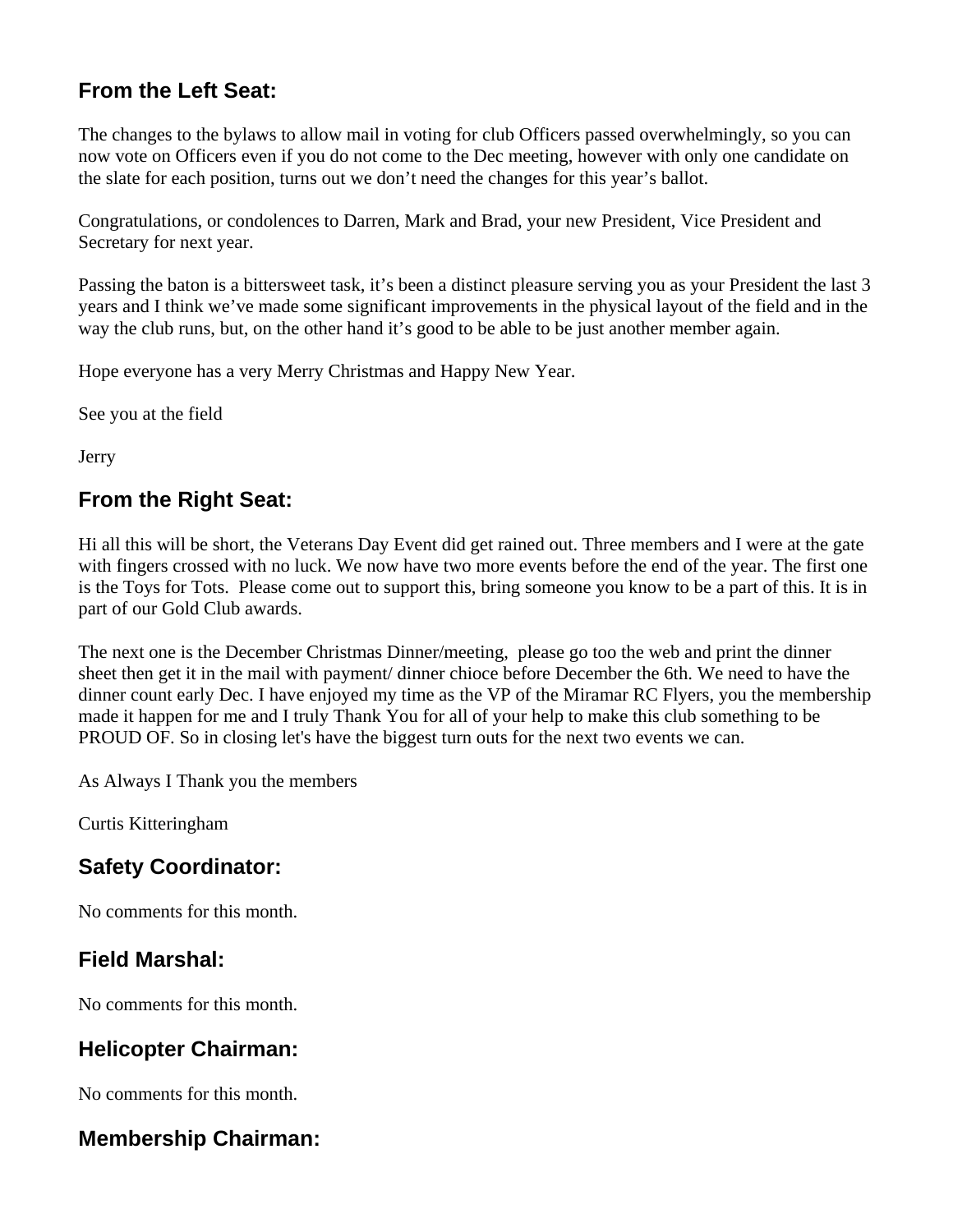#### **8 November 2011 Miramar Radio Control Flyers Minutes of the Meeting**

**Held at the American Legion Hall**

#### **President called the meeting to order at 1900 hrs.**

The pledge of allegiance was recited by the membership.

The Treasurer's report was presented and accepted by the membership. The membership made a motion to accept the report. Motion was made and seconded. The report was accepted by the membership.

The Secretary's report was presented and accepted by the membership. The membership made a motion to accept the report. Motion was made and seconded. The report was accepted by the membership.

Bryan Werner was a guest at the meeting.

Field Marshal has no comments this month.

Safety Coordinator has no comments this month.

Renewals have been posted on the website. Please download and print to send in.

#### **OLD BUSINESS**

New field signs have been posted at the field at the ends of the pits. The Veteran's Day Fly In was rained out. No further discussions were held on re-paving the runway at this time.

#### **NEW BUSINESS**

Nominations for the 2012 club officers were opened with the following: Darren Hauptman – President Mark Lukens – Vice President Brad Kuller - Secretary Sandy Sanders – Field Marshal Don Robinson – Safety Coordinator Nominations were then closed at the meeting.

The December Dinner/Meeting will be held at the 94<sup>th</sup> Aero Squadron Restaurant on Dec 13<sup>th</sup> @ 1900 Cocktails at 1800 call Curtis for more information.

#### **SHOW AND TELL**

No show and tell.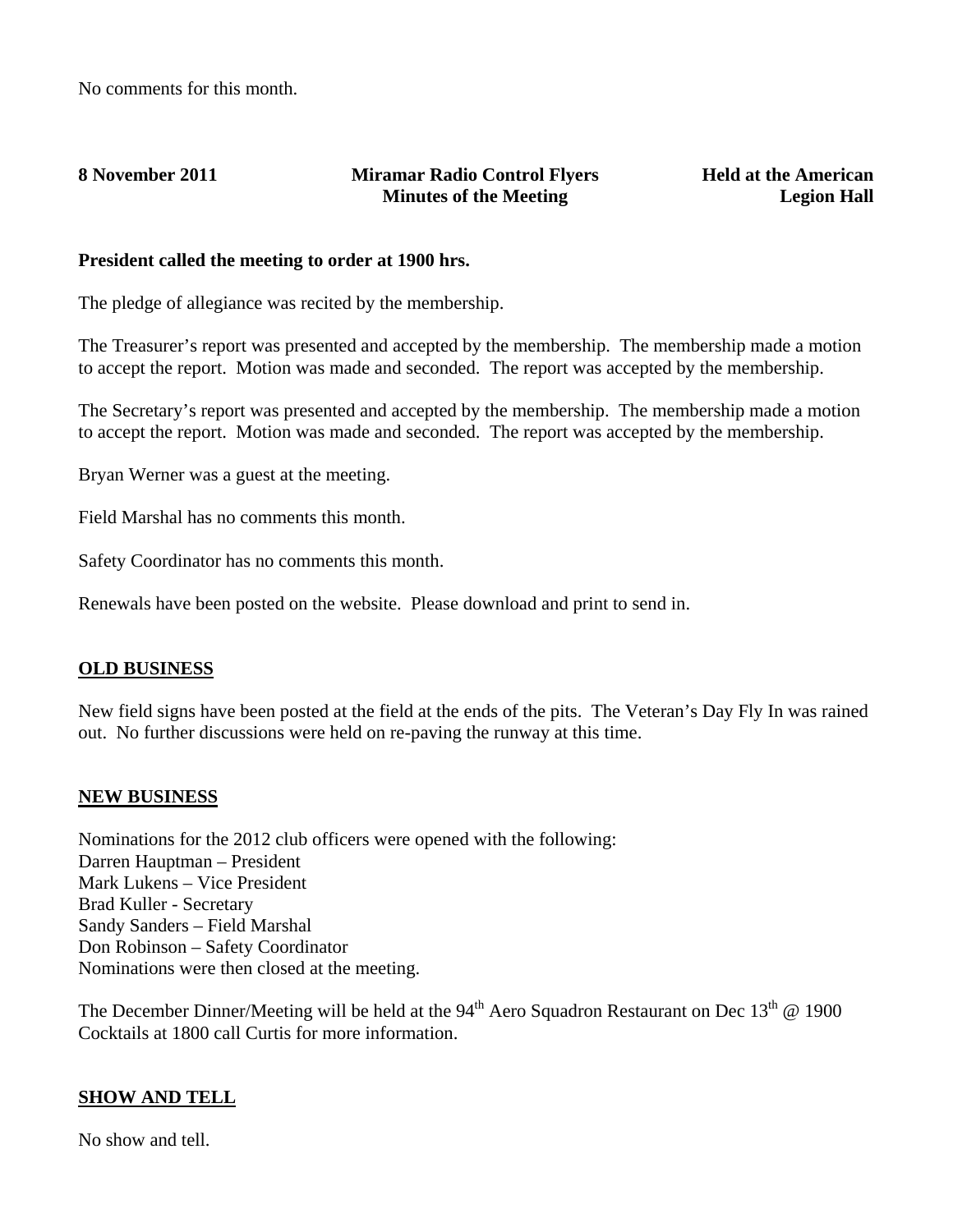### **EVENT SCHEDULE**

TO ALL MEMBERS: Darren has set up a calendar on the website to schedule the events. Please go to www.miramarrcflyers.com and click on the EVENTS tab at the top of the page. If you have any suggestions, please contact Darren at Darren@miramarrcflyers.com.

December 3th - Toy for Tots flyin December 13th - Christmas Dinner

**Meeting adjourned at 2010 hrs.** 

# **ITEM TO BUY OR SELL**

I'm looking for a kit to buy that Hobby People used to sell. It is the Global F8F Bearcat Profile fuselage. If kit not available, maybe someone has the set of plans for one. Ron Stark

Bob Frazier is looking to sell the items listed below:

80" AT-6 Texan with O.S. 160 Piper Cub 88" from Great Planes in the original box Moki 210 Motor P-51 Mustang TopFlite Kit

Please email Bob at smiles\_bob@hotmail.com or call him at 858-565-0516 if you have any questions about the above items for sale.